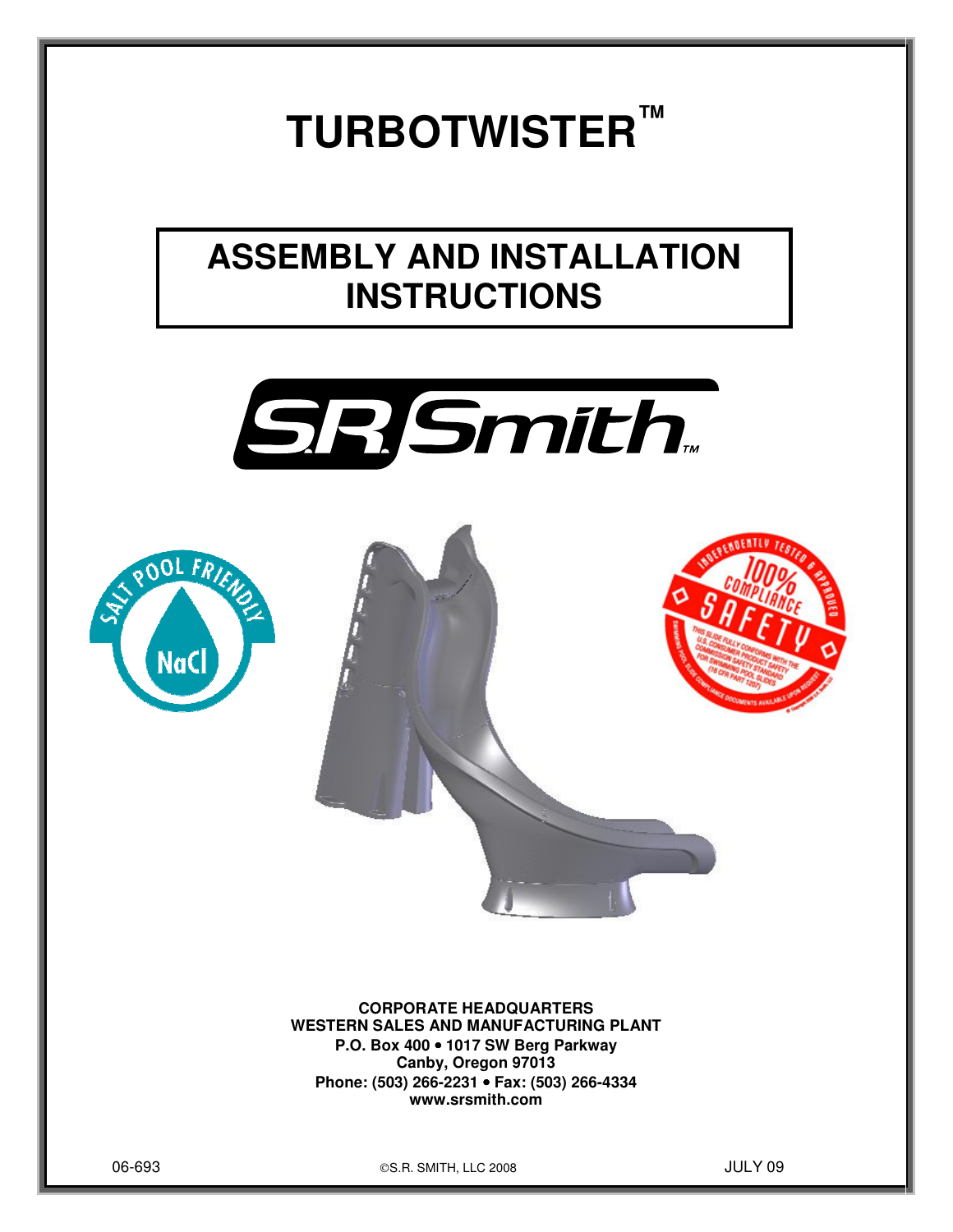# Table of Contents

#### **Topic Page #**

| $Introduction$ 2 |  |
|------------------|--|
|                  |  |
|                  |  |
|                  |  |
|                  |  |
|                  |  |

# **INTRODUCTION**

**THE TURBOTWISTERTM SLIDE IS DESIGNED AND MANUFACTURED FOR INSTALLATION AND USE ON INGROUND SWIMMING POOLS ONLY. TURBOTWISTERTM SLIDES ARE NEVER TO BE INSTALLED AND USED ON HOUSEBOATS, BOAT DOCKS, FLOATING DOCKS OR PLATFORMS, OR OTHER BODIES OF WATER SUCH AS LAKES, PONDS, RIVERS, ETC. PROPER AND COMPLETE ASSEMBLY, USE AND SUPERVISION IS ESSENTIAL FOR PROPER OPERATION AND TO REDUCE THE RISK OF ACCIDENT OR INJURY.** 

# \*\*IMPORTANT\*\*

Check entire boxes and inside all packing materials for parts. Before beginning assembly, read the instructions and identify parts using the figures and parts listed in this document. It is critical that all parts be carefully inspected by the installer prior to installation to ensure that no damage occurred in transit and that a damaged part is not used. Proper installation cannot be overstressed, as an improper installation voids S.R. Smith's warranty and may affect the safety of the user.

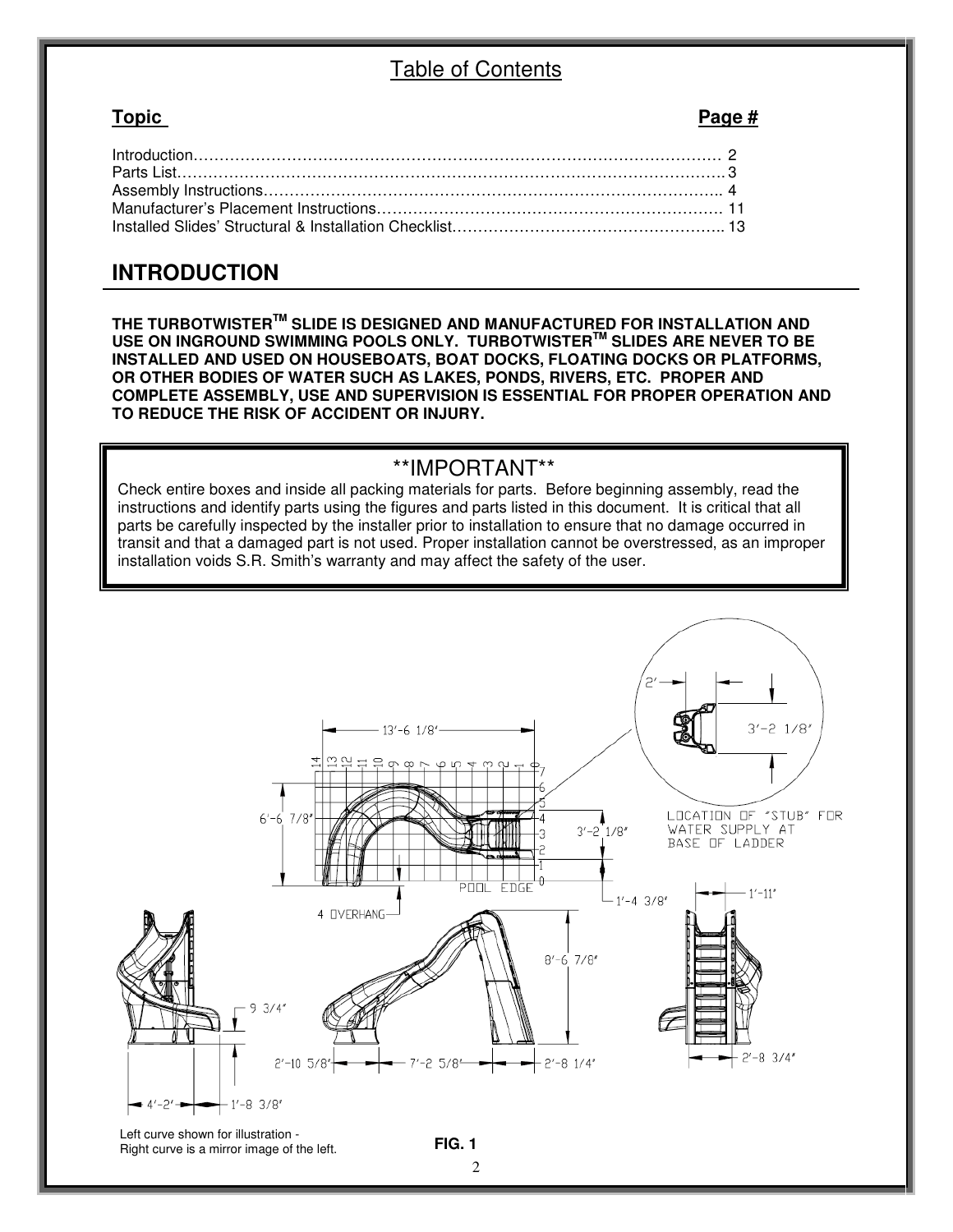| <b>ITEM#</b>   | PART#     | <b>DESCRIPTION</b>                              | QTY.    |
|----------------|-----------|-------------------------------------------------|---------|
|                | 5-139     | 3/8" Hex Nut                                    | 16 ea.  |
| 2              | $5 - 151$ | 3/8" Lock Washer                                | 16 ea.  |
| 3              | 05-14-115 | 1/2" Lock Washer                                | 8 ea.   |
| 4              | $5 - 145$ | 3/8" Flat Washer                                | 37 ea.  |
| $\overline{5}$ | 5-235     | 3/8" x 2-1/4" Carriage Bolt                     | $2$ ea. |
| 6              | 5-236     | 3/8" x 2-1/4" Button Head Cap Screw             | 2 ea.   |
| 7              | 5-249     | 3/8" x 3-1/4" Button Head Cap Screw             | 4 ea.   |
| 8              | 5-239     | 3/8" x 2-1/2" Stud                              | 4 ea.   |
| 9              | $5 - 240$ | 3/8" x 3-1/2" Lag Screw                         | 9 ea.   |
| 10             | 5-237     | 3/8" x 5" Button Head Cap Screw                 | 4 ea.   |
| 11             | 5-238     | 3/8" x 6" Hex Head Cap Screw                    | 4 ea.   |
| 12             | $5 - 242$ | #14" x 1" Pan Head Tapping Screw                | 6 ea.   |
| 13             | $5 - 241$ | 1/2" x 5" Anchor Stud                           | 8 ea.   |
| 14             | 05-787    | 2" PVC Pipe Strap                               | 2 ea.   |
| 15             | 05-788    | 1-1/2" Pipe Clamp                               | 2 ea.   |
| 16             | 05-789-1  | 1.5" PVC Flex Hose, 6' Length                   | 1 ea.   |
| 17             | 05-789-2  | 1.5" PVC Flex Hose, 15" Length                  | 1 ea.   |
| 18             | 05-777    | 1.5" Ball Valve                                 | 1 ea.   |
| 19             | 05-781    | 1-1/2" Coupling                                 | 1 ea.   |
| 20             | 05-780    | $1-1/2$ " x 3/4" Reducer                        | 1 ea.   |
| 21             | 05-779    | Garden Hose Adapter                             | 1 ea.   |
| 22             | 8-532     | .5" High X .5" Wide X 32" Long Rubber Gasket    | 1 ea.   |
| 23             | 8-531     | .25" High X .375" Wide X 33" Long Rubber Gasket | 1 ea.   |

# **TURBOTWISTER™ PARTS LIST**

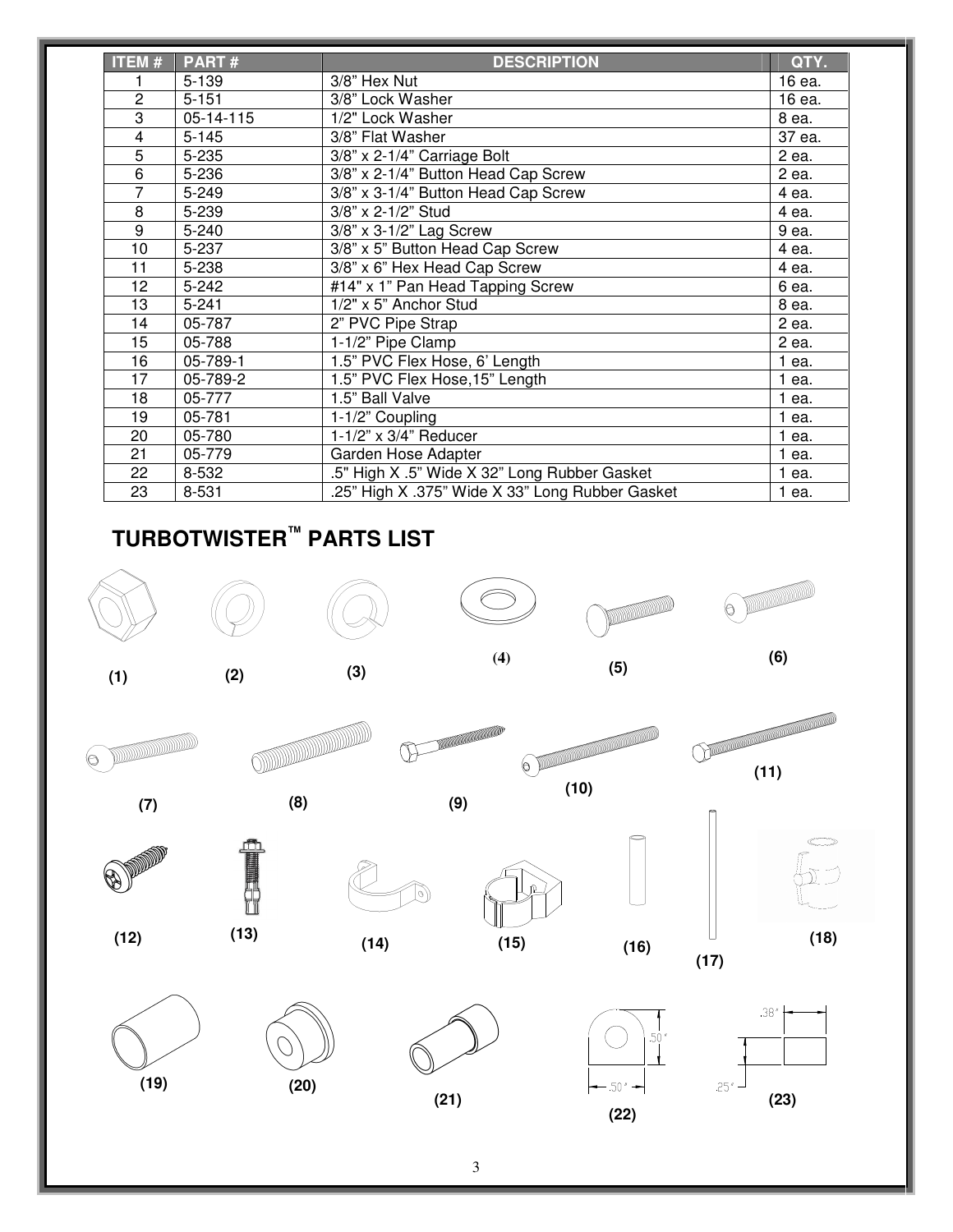## **ASSEMBLY INSTRUCTIONS**

#### **Tools Required:**

- 1. Ratchet handle
- 2. 9/16" deep socket
- 3. 9/16" wrench
- 4. 3/4" socket or wrench
- 5. 7/32" allen wrench
- 6. Phillips head screwdriver
- 7. 1/2" concrete drill bit
- 8. 1/4" drill bit
- 9. Power drill
- 10. PVC pipe primer & glue
- 11. Anti-seize
- 12. Saw to cut PVC pipe
- 13. Knife
- 14. Level

- **Gasket Installation:**
	- The gasket material has been installed at the factory, however additional gasket has been provided in case any gasket has fallen off during shipping. If gasket installation is required, follow the instructions below.
	- Apply gasket in the required locations as shown in the figures below.
	- Place gasket along the section to determine the length needed.
	- Cut gasket to appropriate length.
	- Remove backing and adhere gasket to slide.
	- Gasket is applied to the ladder part face as shown below. All other gaskets are applied as shown in the gasket section detail.







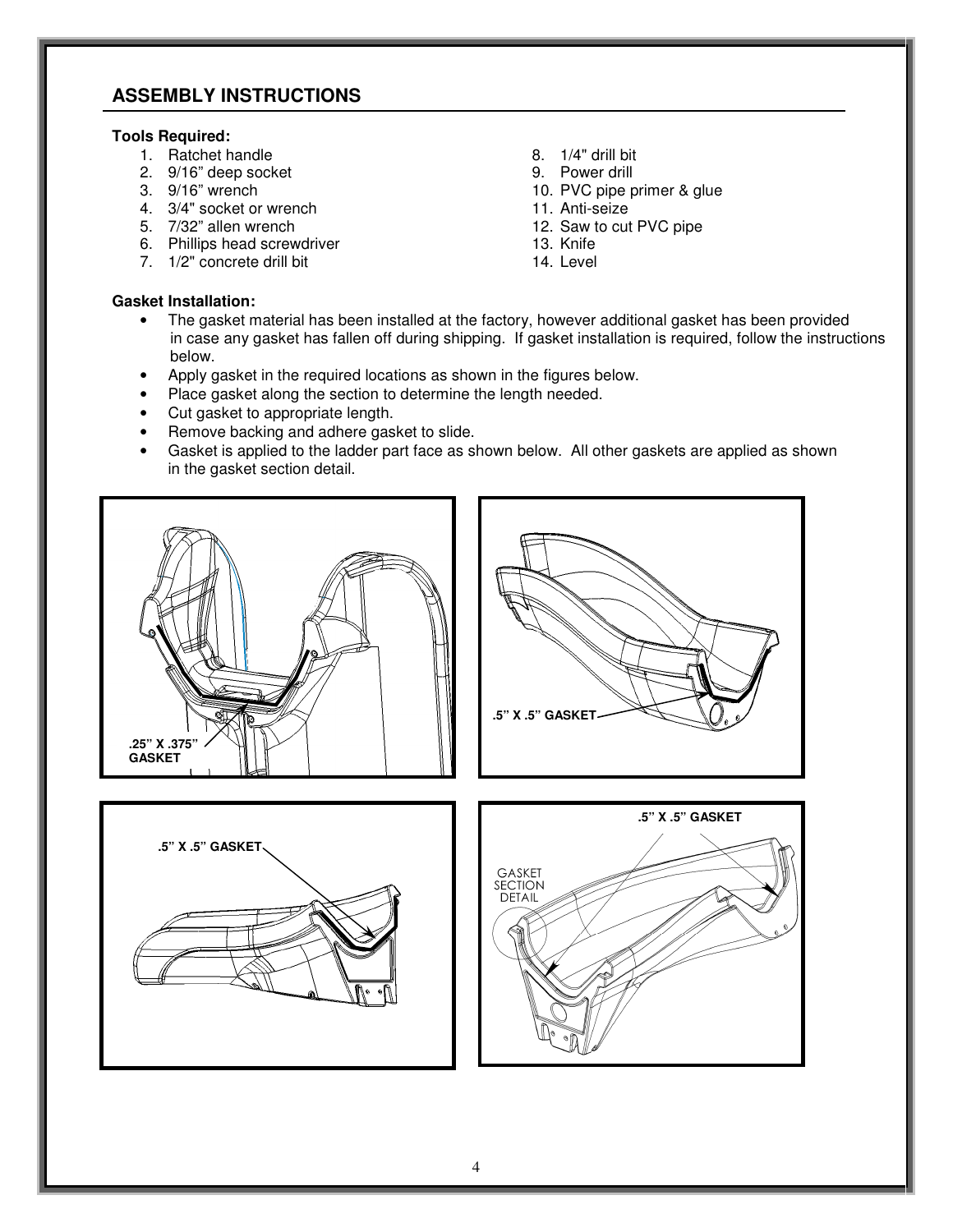

# **Assembly:**

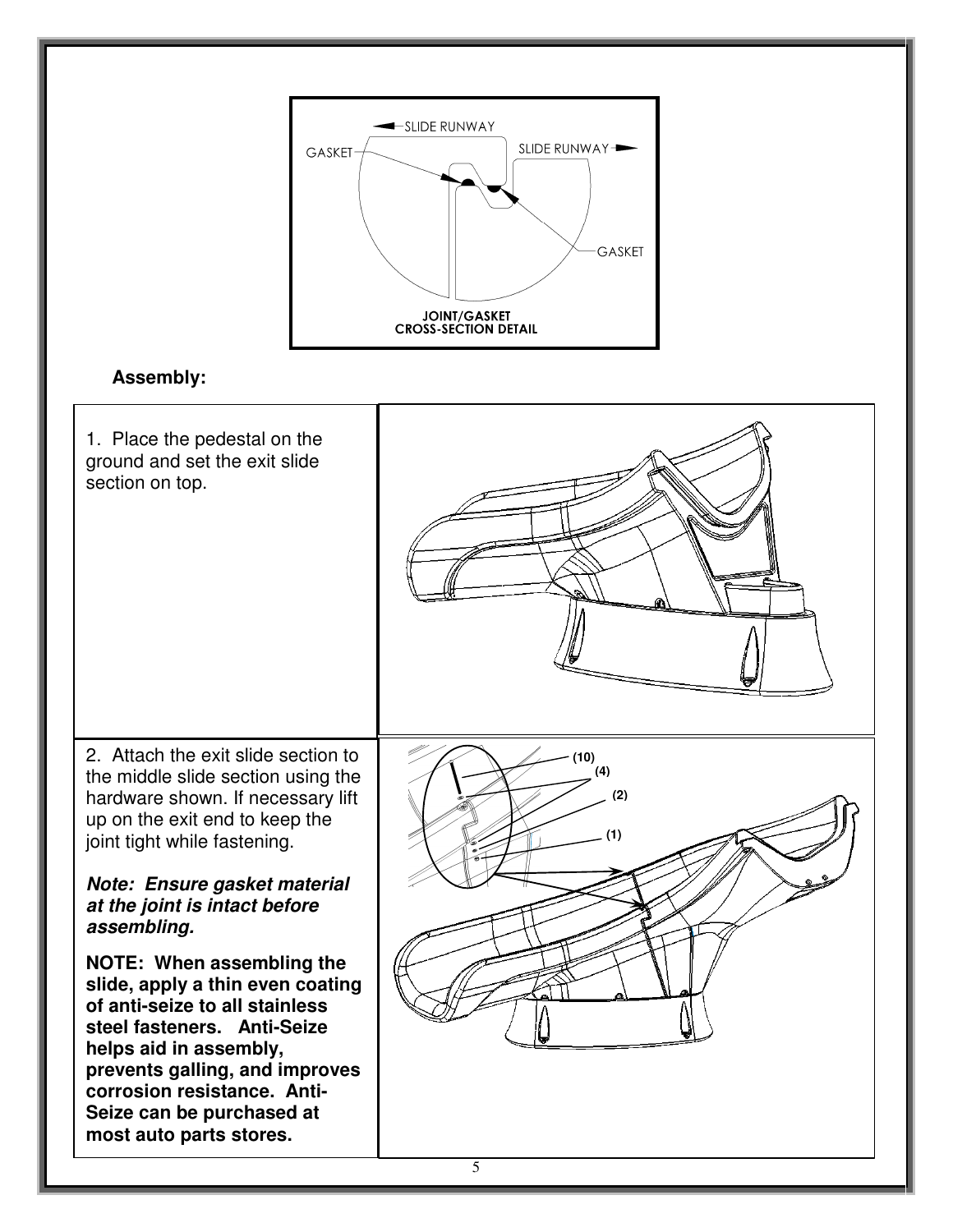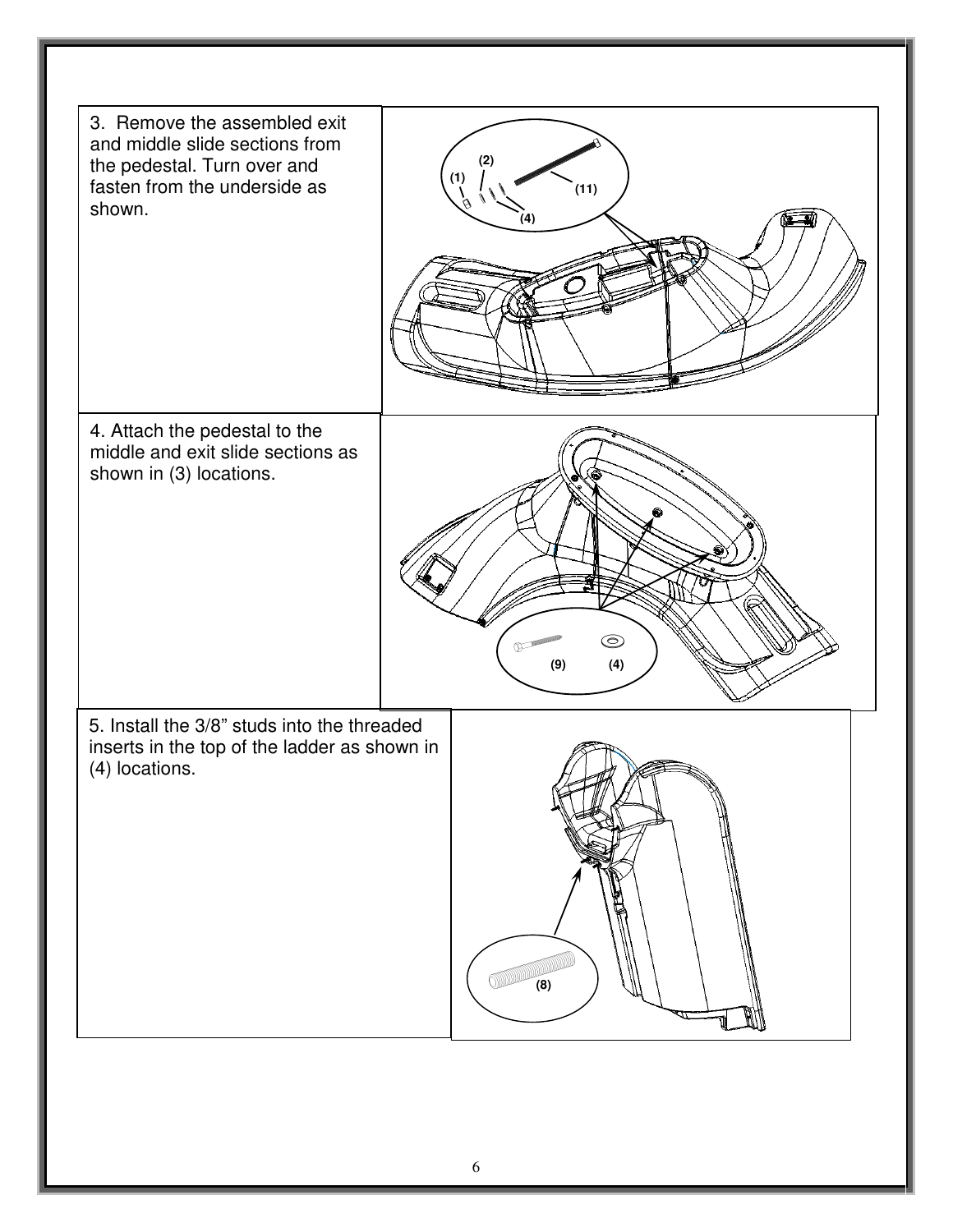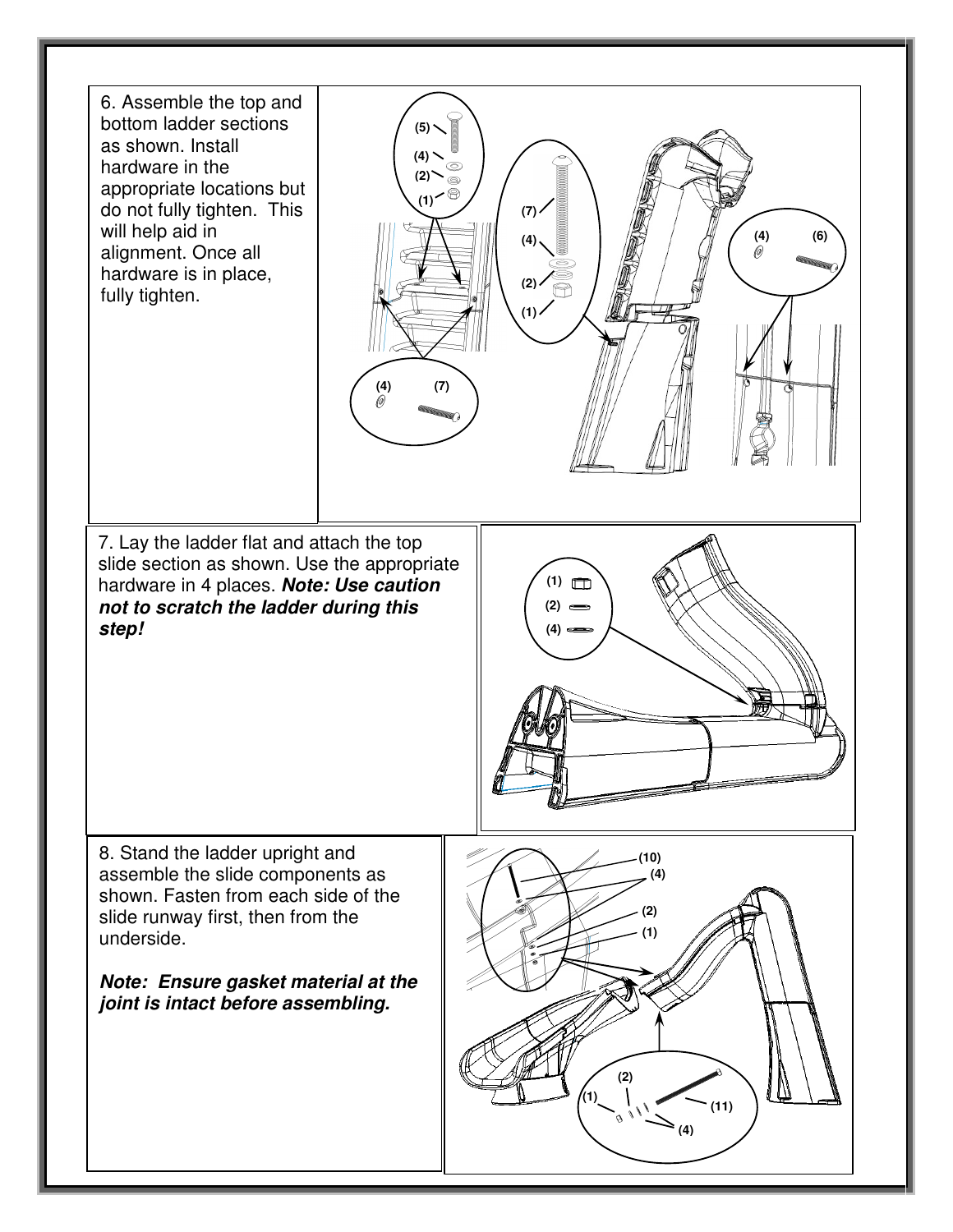



- 10. Assembly of Water Supply Plumbing Parts:
	- Assemble parts as shown in Step "A" without glue. Place plumbing assembly in slide ladder to check fit before proceeding.
	- Mark alignment of parts with a pencil before disassembling. This will aid in reassembling parts when gluing.
	- Use PVC primer and glue to assemble plumbing parts as shown in Step "A" above.
	- Glue assembled water supply pipe to the 1.5" PVC fitting installed in the ladder as shown in Step "B".
	- Secure the hose assembly in the ladder in (4) locations with the hardware as shown in Step "B".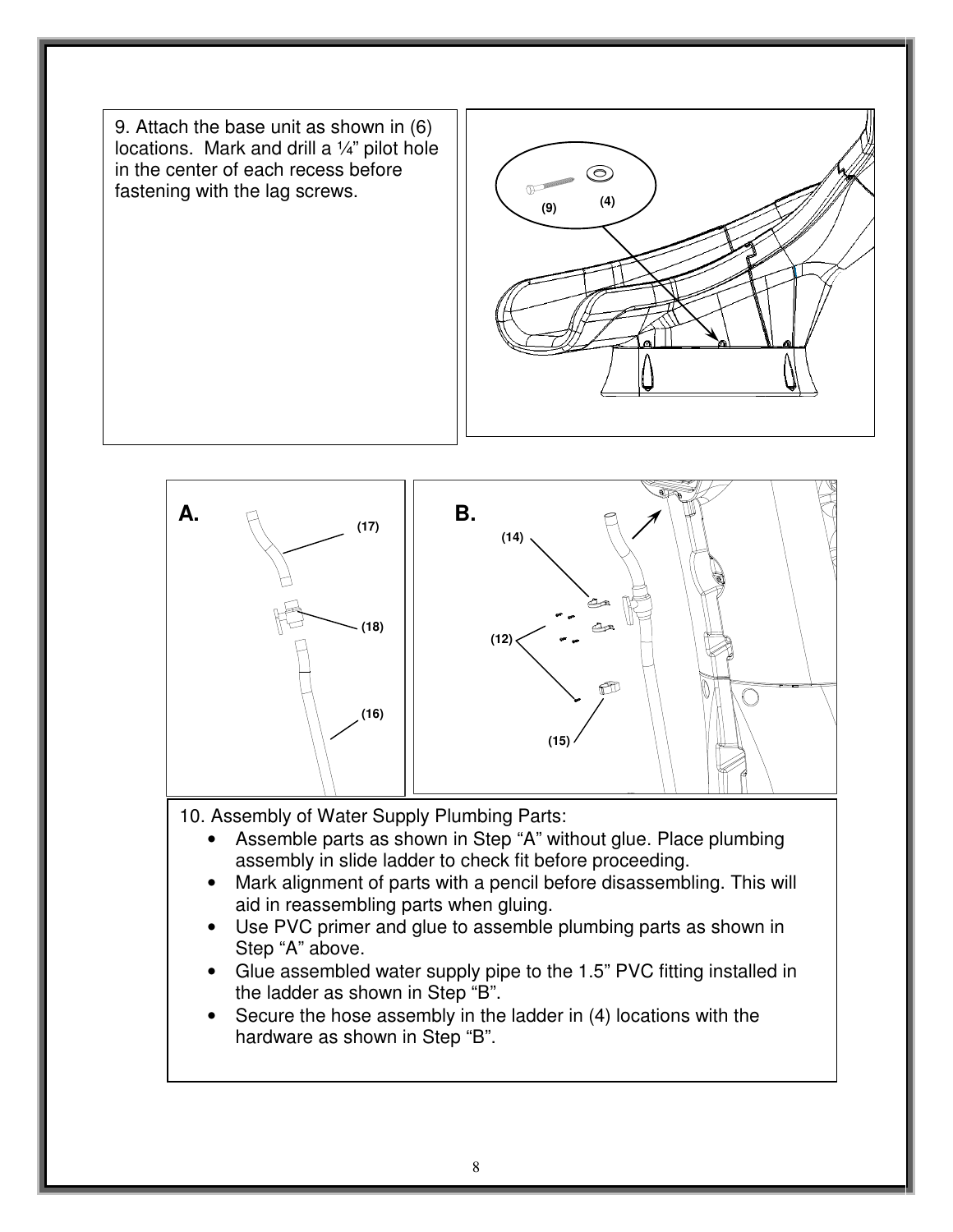### **PLUMBING INSTRUCTIONS**

- 1. The TurboTwister is designed for a water supply line of 1-1/2" pipe. Plumb from pool return line with a 1-1/2" PVC pipe "stubbed up" at the deck positioned at the base of the ladder. Refer to **FIG. 1** on page 2. **FIG. 1** is for reference only. Assembled slide should be placed in its correct location and the "stub up" location marked and installed before mounting the slide to the deck. "Stub up" should be dark grey PVC to match the plumbing assembly of the slide. **Note**: "**Stub up" should extend above the deck 18" in height. It can be cut to proper length further in the installation process.**
- 2. If a garden hose is to be used, a garden hose adapter fitting is included with the slide. Assemble the pieces as shown and attach to the end of the PVC plumbing assembly at the base of the ladder.



- 3. Proceed to the following section for **ON-DECK MOUNTING**. After the slide has been mounted to the deck, attach the "stub up" as necessary to the plumbing assembly installed in the ladder.
- 4. The TurboTwister can handle 25-30 gallons per minute. Water flow is to be regulated using the ball valve near the base of the ladder.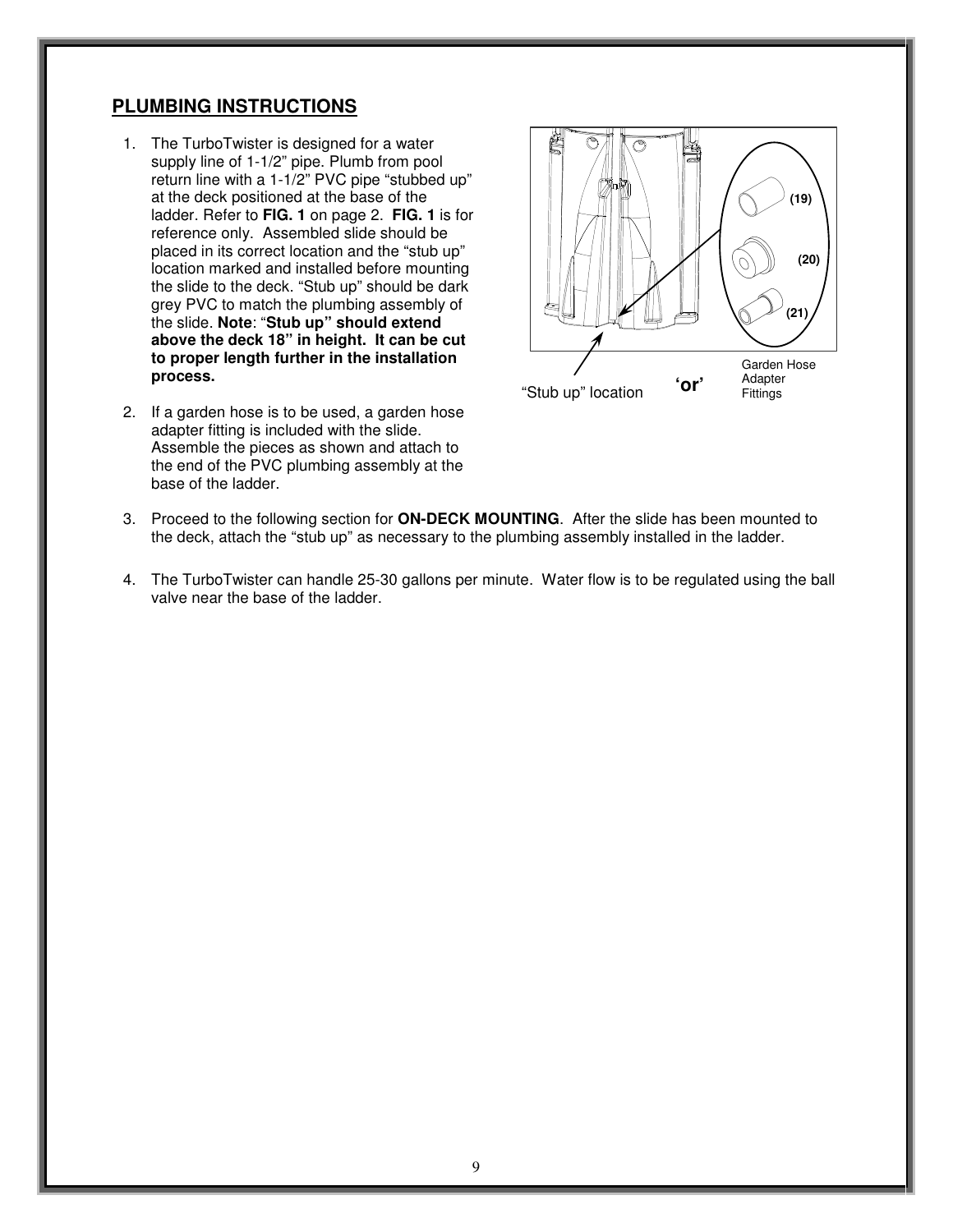# **ON-DECK MOUNTING INSTRUCTIONS**

- 1. Place the assembled slide on the deck relative to the pool wall. Ensure that the exit flume clears any coping. Slide may be angled slightly providing all dimensions are maintained as noted in the **Manufacturer's Placement Instructions** noted in the following section.
- 2. With the slide in its proper location, center punch or otherwise mark through the (8) mounting holes at the bottom of the ladder and pedestal so that a visible mark is apparent on the concrete.
- 3. Move the assembled slide aside to facilitate drilling of the anchoring holes.
- 4. Using a power drill and a 1/2" concrete drill bit, drill the holes to a depth of 4". Use tape or a marking on the drill bit to ensure that the hole for the anchor is drilled to the required depth. Maintain drill hole straight and perpendicular for proper holding strength of anchor stud.

- 5. Clear the holes of all debris. Assemble anchor with nut and washer so that the top of the nut is flush with the top of the anchor. Move the slide over the holes and insert the anchors. Drive anchor through the slide mounting holes so that nut and washer are flush with the surface material.
- 6. Ensure the slide ladder is plumb by placing a level on a ladder tread. If necessary, shims can be provided by S.R. Smith to place beneath the base of the ladder to ensure it is plumb due to varying deck slopes. Please call 1. 800.824.4387 if shims are needed.
- 7. Expand anchor by tightening nut 3 to 5 turns. Once anchor is set remove nut and install a lock washer, item # **(3)**, and retighten nut to a torque of 25 ft.-lbs.





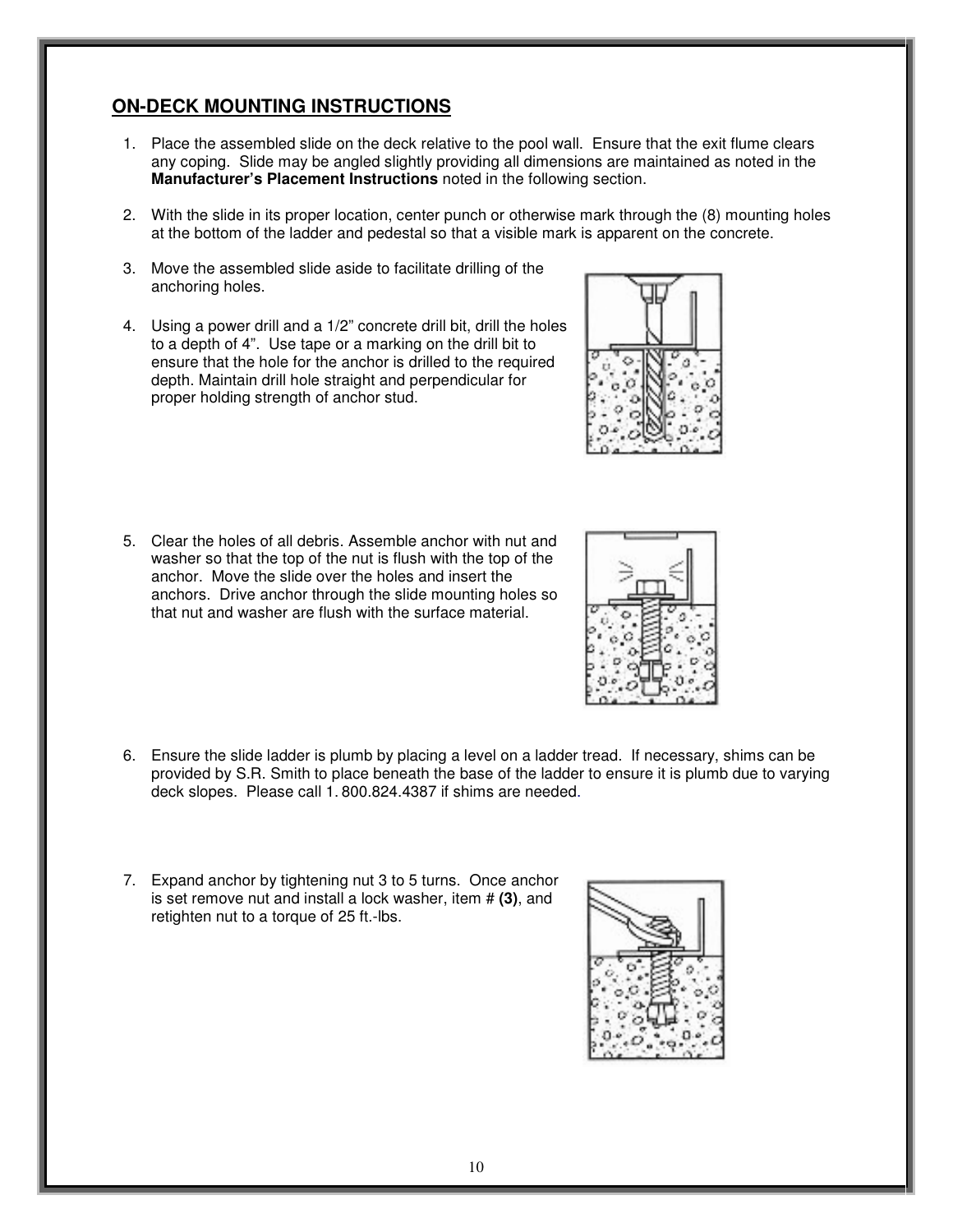# **MANUFACTURER'S PLACEMENT INSTRUCTIONS**

- 1. The critical dimensions for placement of the TURBOTWISTERTM are as shown in **FIG.'S 8** and **9**.
	- A. The slide exit runway surface shall not exceed twenty inches (20") above the water surface as shown in **FIG. 8**.
	- B. The slide shall be positioned so that all water flowing off the runway exit drops into the pool. The recommended overhang is 4 inches.
	- C. The minimum depth of water below the exit lip of the slide shall be three feet (3') and increase to four feet six inches (4'-6") at Pt. A, which is a distance of four feet six inches (4'-6") from the exit lip of the slide as shown in **FIG. 8**.
	- D. A minimum depth of four feet six inches (4'-6") shall be maintained at a distance of nine feet (9') along the extended centerline of the slide from Pt. A. as shown in **FIG. 8**.



- 2. A minimum clearance area in front of the slide shall be maintained at all times as follows:
	- A. The minimum clearance distance on either side of the extended centerline of the slide runway shall not be less than three feet six inches (3'-6") at a point no less than two feet six inches (2'-6") from the exit lip of the slide and extending a distance of thirteen feet six inches (13'-6") in front of the slide as shown in **FIG. 9**.
	- B. The minimum clearance area in front of a properly installed diving board on an inground swimming pool is a minimum distance of three feet six inches (3'-6") on either side of the board's centerline as shown in **FIG. 10**. Pt. C extends a minimum distance of "C" from the tip end of the board as shown in **FIG. 10**. The width distance "W" on either side of Pt. C is given in CHART 1 and shown in **FIG. 10.**



SLIDE<br>MINIMUM CLEARANCE AREA

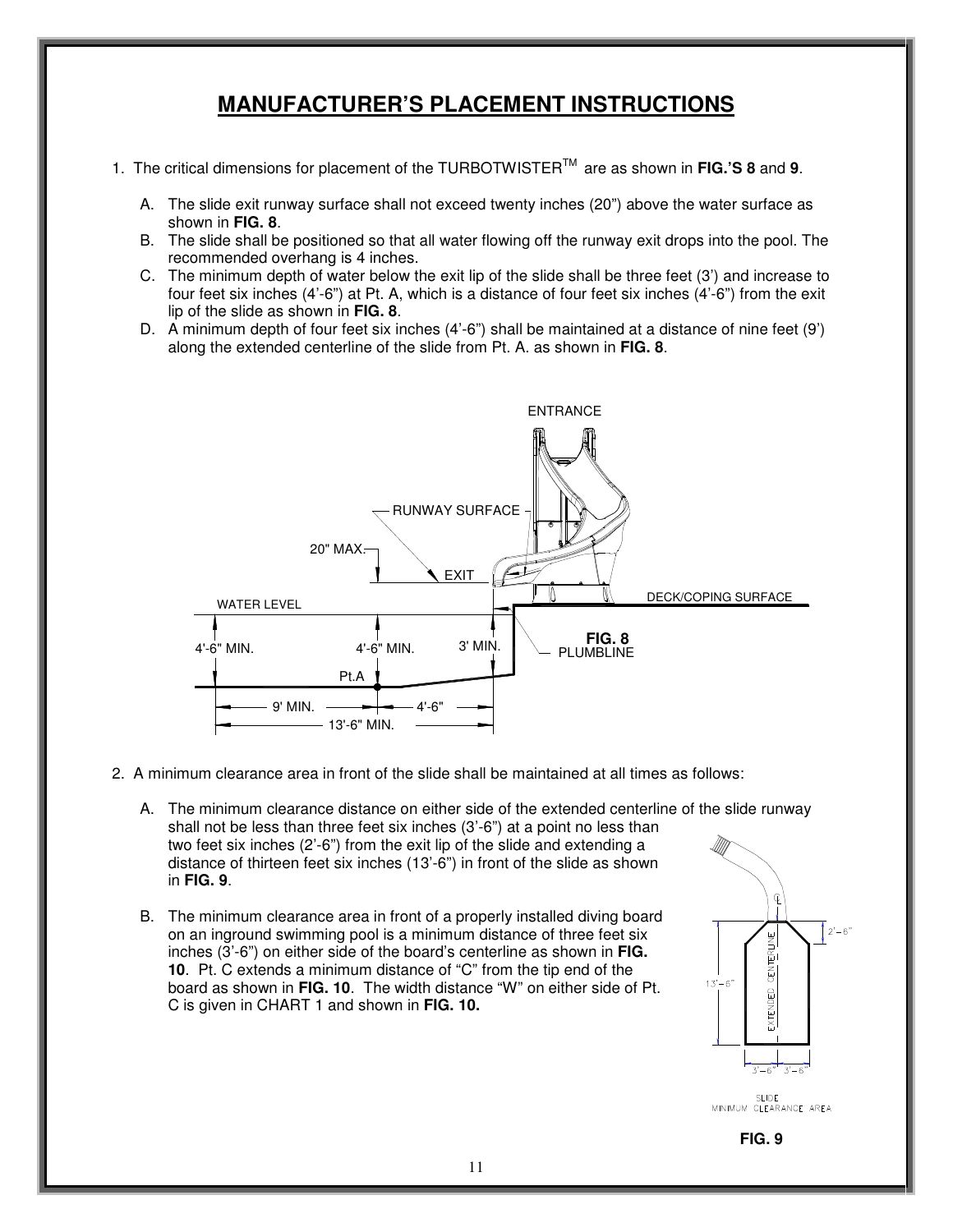| <b>CHART 1</b>                      |               |               |  |  |  |  |
|-------------------------------------|---------------|---------------|--|--|--|--|
| <b>BOARD MINIMUM CLEARANCE AREA</b> |               |               |  |  |  |  |
| POOL TYPE                           | "C" DIMENSION | "W" DIMENSION |  |  |  |  |
|                                     | $14' - 6"$    | $5' - 0''$    |  |  |  |  |
|                                     | $14' - 6"$    | $6' - 0''$    |  |  |  |  |
| Ш                                   | $16' - 6"$    | $6' - 0''$    |  |  |  |  |
| ΙV                                  | $18' - 6"$    | $7' - 6''$    |  |  |  |  |
|                                     | $21'-0$ "     | $7' - 6"$     |  |  |  |  |

See Article 5 contained in ANSI/NSPI-5 2003 STANDARD FOR RESIDENTIAL INGROUND SWIMMING POOLS and refer to FIGURE 3 and Table 1 for Minimum Water Envelope Dimensions AB, BC and Width at Point C.



BOARD<br>MINIMUM CLEARANCE AREA



"C" DIMENSION FOR BOARD  $=$  AB  $+$  BC "W" DIMENSION FOR BOARD = WIDTH AT PT.C

C. The minimum clearance area of a slide or diving board shall not intersect any coping or rope and float line as shown in **FIG. 11.** The minimum clearance area of a slide or diving board may intersect each other provided that they are not used simultaneously.